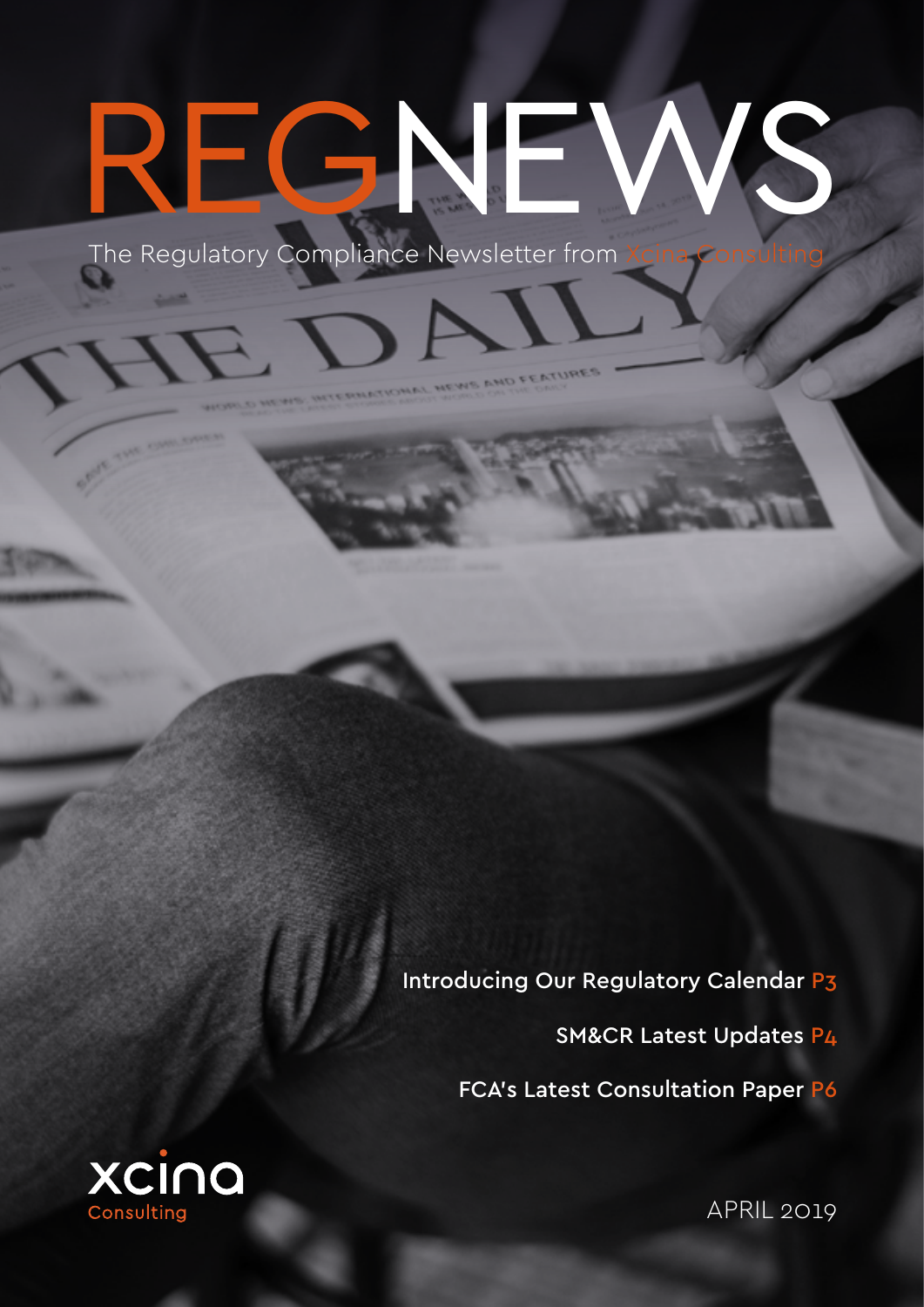## **Welcome to the first edition of our new quarterly Regulatory Compliance Newsletter: Reg News.**

Reg News will provide you with a snapshot of regulatory developments and hot topics impacting financial services firms.

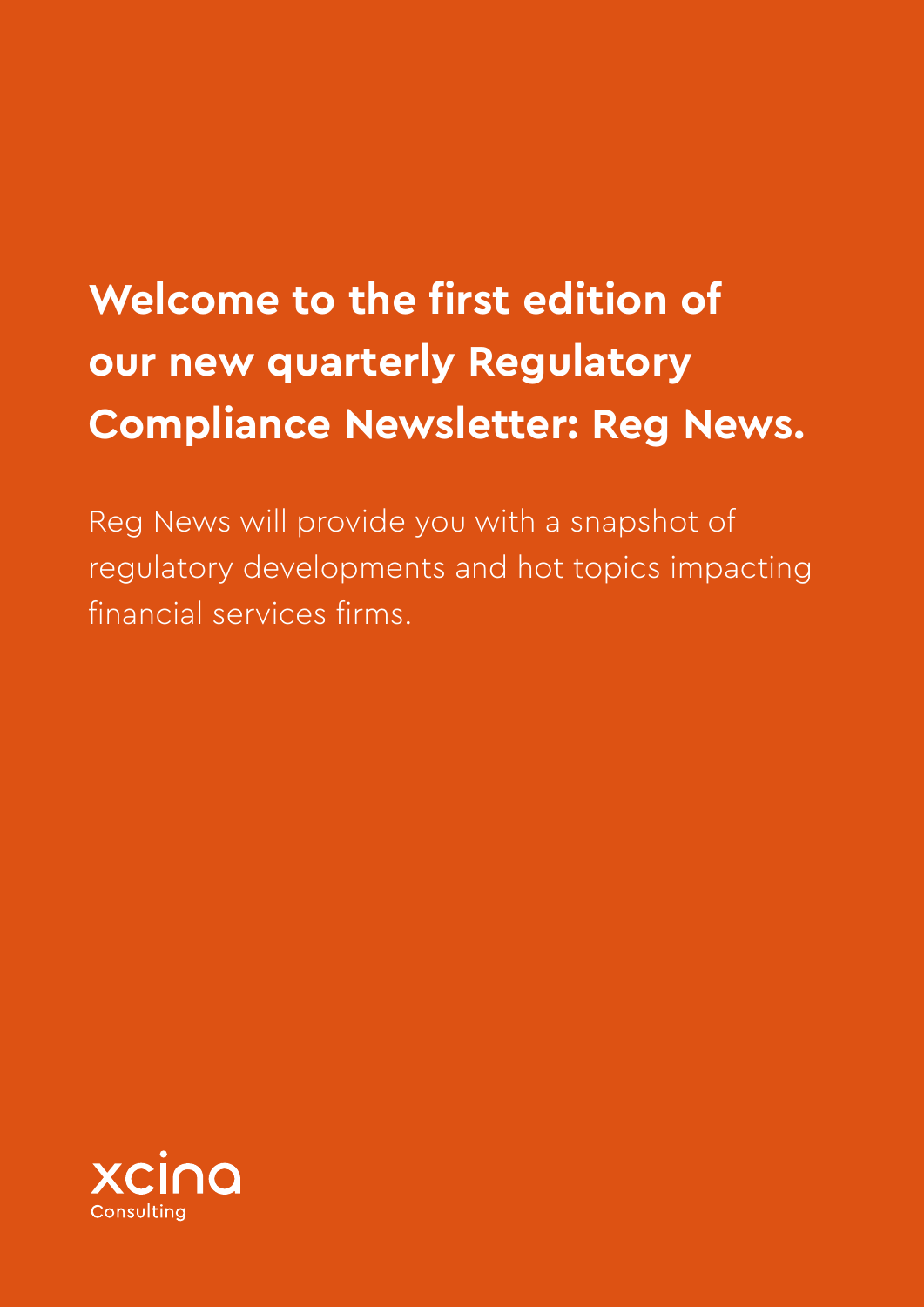# **Keep track of developments with our new Regulatory Calendar**

**We are delighted to announce the launch of our Regulatory Calendar** which, in addition to keeping users abreast of key developments in UK and EU financial services regulation, provides insightful analysis of key impacts and challenges, together with supporting whitepapers.

SUN

As our Executive Managing Director Mark Child says: "Helping our clients to track

## **Brexit Delay** & Postponement

Regulators both in the UK and Europe have implemented transitional mechanisms for businesses that will be affected in the event of a no-deal Brexit.

The FCA has put in place the Temporary Permissions Regime (TPR) for inbound EEA firms and funds. It is worth noting that currently, firms planning to enter the TPR need to have notified the FCA by 11 April 2019.

Separately, in early February, the European Securities and Markets Authority (ESMA) agreed a Memorandum of Understanding with the Bank of England for the recognition

and plan for regulatory change is of paramount importance to us; our aim is to create an online tool which interprets changes in regulation and encapsulates the key impacts for our readers".

#### **VISIT OUR REGULATORY CALENDAR ›**



of central counterparties and central securities depository established in the United Kingdom.

We continue to monitor events as they unfold, offering the latest considerations from a regulatory compliance point of view through our regulatory calendar.

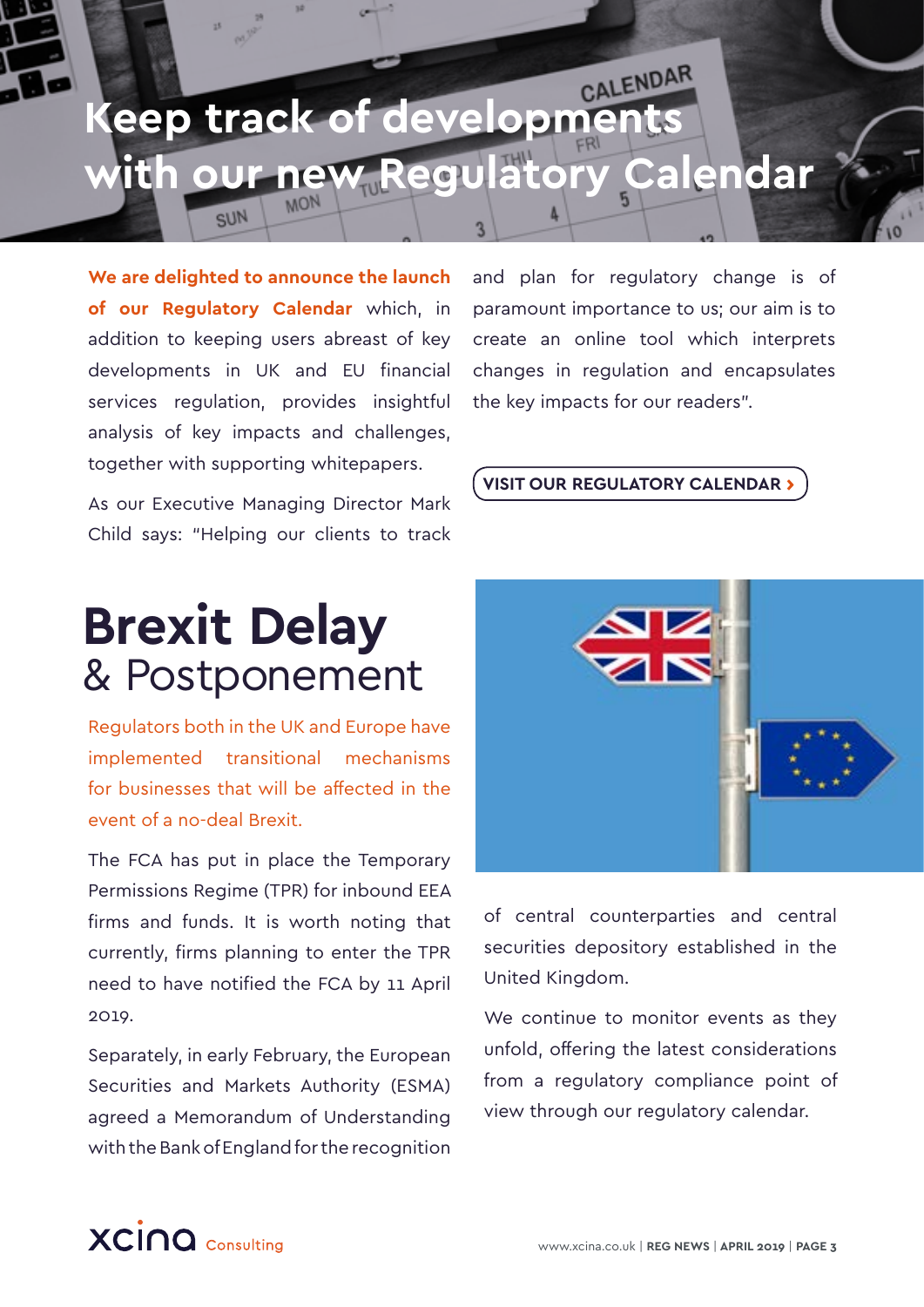

#### **A date for your diary: from 9 December 2019, SM&CR will apply to all regulated financial services firms.**

This is a significant sea change for senior managers grappling to appreciate fully their increased levels of individual accountability under the regime. SM&CR reinforces and strengthens conduct principles for everyone working in financial services, the result of which will undoubtedly bring forward a significant shift in culture and behaviours for firms.

Individual Senior Managers will require a greater level of support, management information reporting and training. The FCA has produced a short video on the experiences drawn from leading banks when they first implemented SM&CR back  $in$  2016.

#### **VIEW THE TRANSCRIPT ›**

The common theme derived from this feedback is that SM&CR was a catalyst to re-define governance, ownership and accountability within the firm. "If people are clear about their roles, responsibilities and accountability … it actually improves

the quality of control over the business that is overall beneficial" – The Financial Conduct Authority, December 2018. Xcina Consulting has independently gathered feedback from the Banking sector and detailed below are the five key steps for successful SM&CR implementation.

#### **1. Planning**

Preparation is key. Do not underestimate the time you need to prepare for SM&CR, early planning and engagement with all areas of the business and individual managers is paramount in order to meet all compliance objectives.

#### **2. Project Management, Record Keeping & Documentation**

The road map to compliance, evidence gathering, and documentation for assessment of individual senior managers is vital to demonstrating the approach you've taken and all decision rationale for regulatory or audit scrutiny.

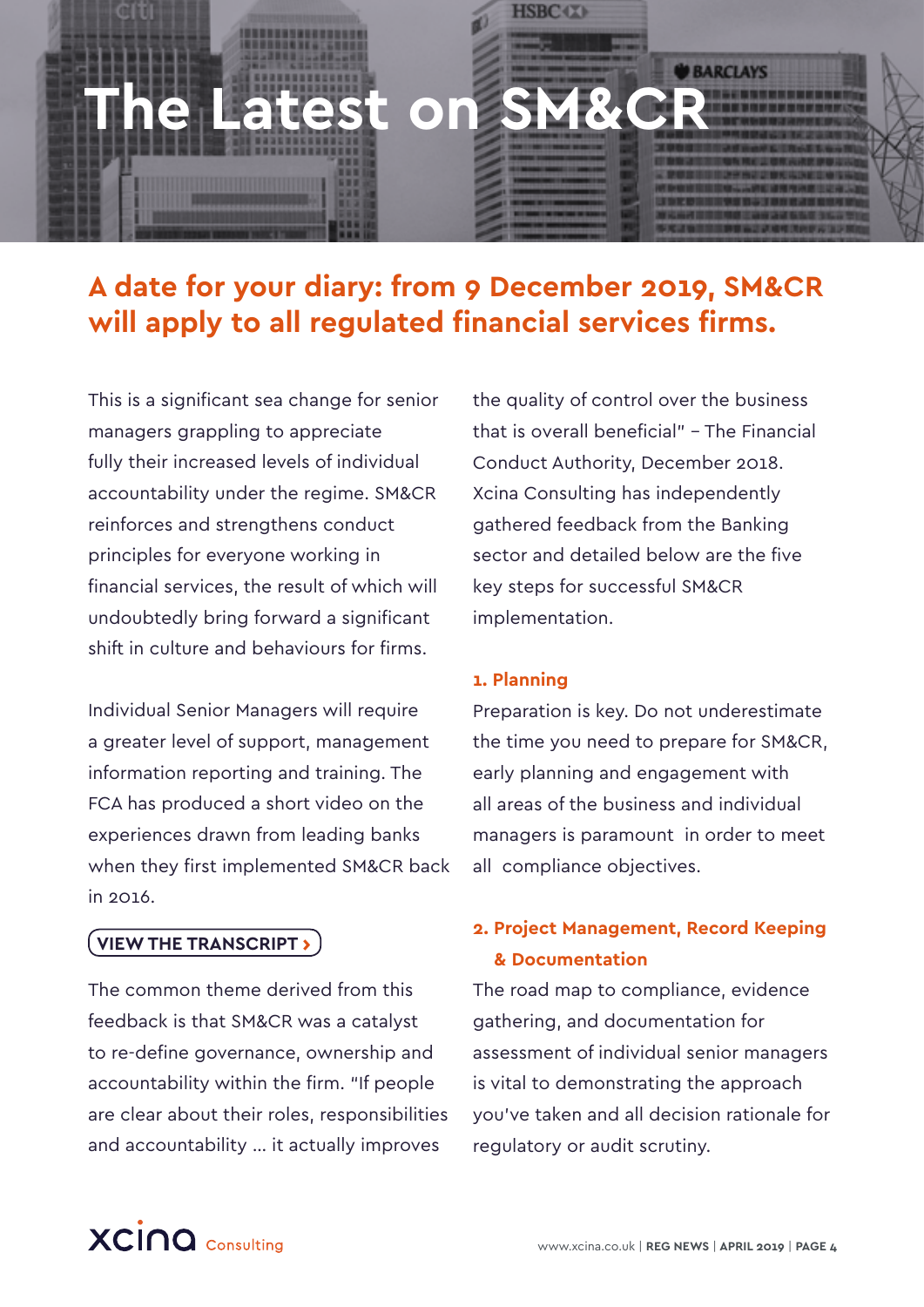

Ensure you assess and challenge the Statement of Responsibility and Responsibilities Map robustly, that there is clarity on defined responsibilities, and no over or underlaps. The FCA requires full transparency on who is accountable.

#### **3. Governance & Culture**

Recognise that SM&CR compliance is not just a box tick exercise but a required change in culture and behaviours.

A review of the firm's governance infrastructure and governance procedures is essential to reflect SM&CR requirements early on. A key influencer, SM&CR was the catalyst to structuring the way in which Boards and Senior Managers should have been behaving all along. It has been highly beneficial, supporting a better quality of interaction and discussion at Board level overall.

#### **4. HR Processes & Employment Contracts**

Early involvement of HR with SM&CR implementation is key, particularly the

provision of support to the individual senior manager as they come to terms with their enhanced responsibilities under the regime.

HR Processes and Employment Contracts require specific changes in preparation for SM&CR, including consistency and alignment of the Statement of Responsibilities with the employee's Job Description and Employment Contract. There should be no ambiguity when it comes to outlining the individual's duties and responsibilities.

#### **5. Training**

Undertake job specific scenario-based training for Senior Managers to support them in their understanding of their new responsibilities and liability.

**CLICK HERE TO READ MORE ›**

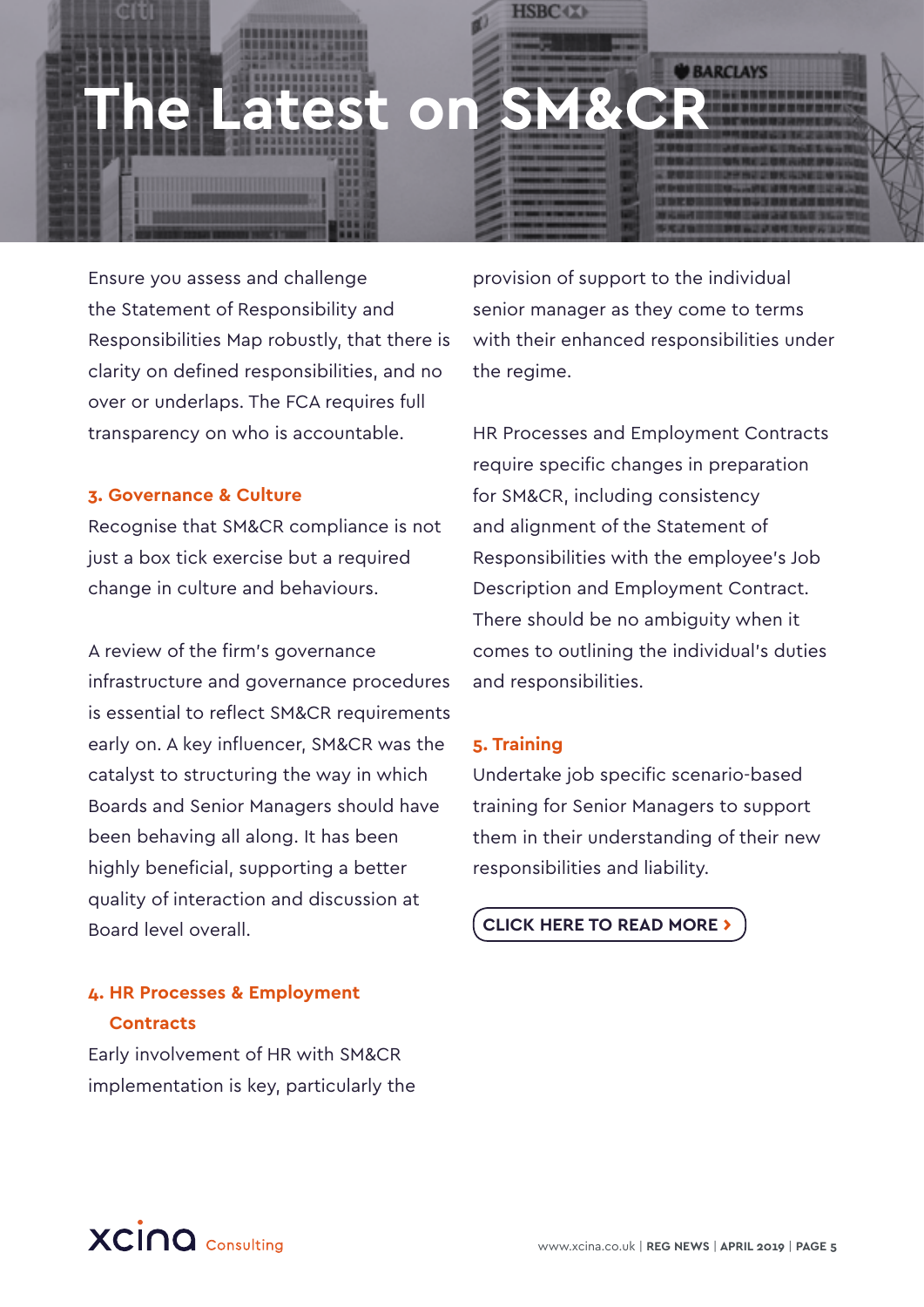## **FCA's Latest SM&CR Consultation Pape** (CP) 19/4

Lastly on SM&CR, the FCA issued their latest SM&CR Consultation Paper (CP 19/4) on 23 January 2019.

KEY TAKEAWAYS FROM THE PAPER INCLUDE:

- The much-needed proposal by the FCA to exclude the legal function from the Overall Responsibility Requirement under SM&CR.
- The proposal to include the Systems & Controls Functions within the Certification Regime. It is proposed that the Certification Regime applies to individuals performing roles that were Systems and Controls functions under the Approved Persons Regime, but which are no longer approved under the SM&CR.

The consultation closes on 23 April 2019, with the Policy Statement expected to follow in Q3, 2019.

**READ THE FULL PAPER ›**

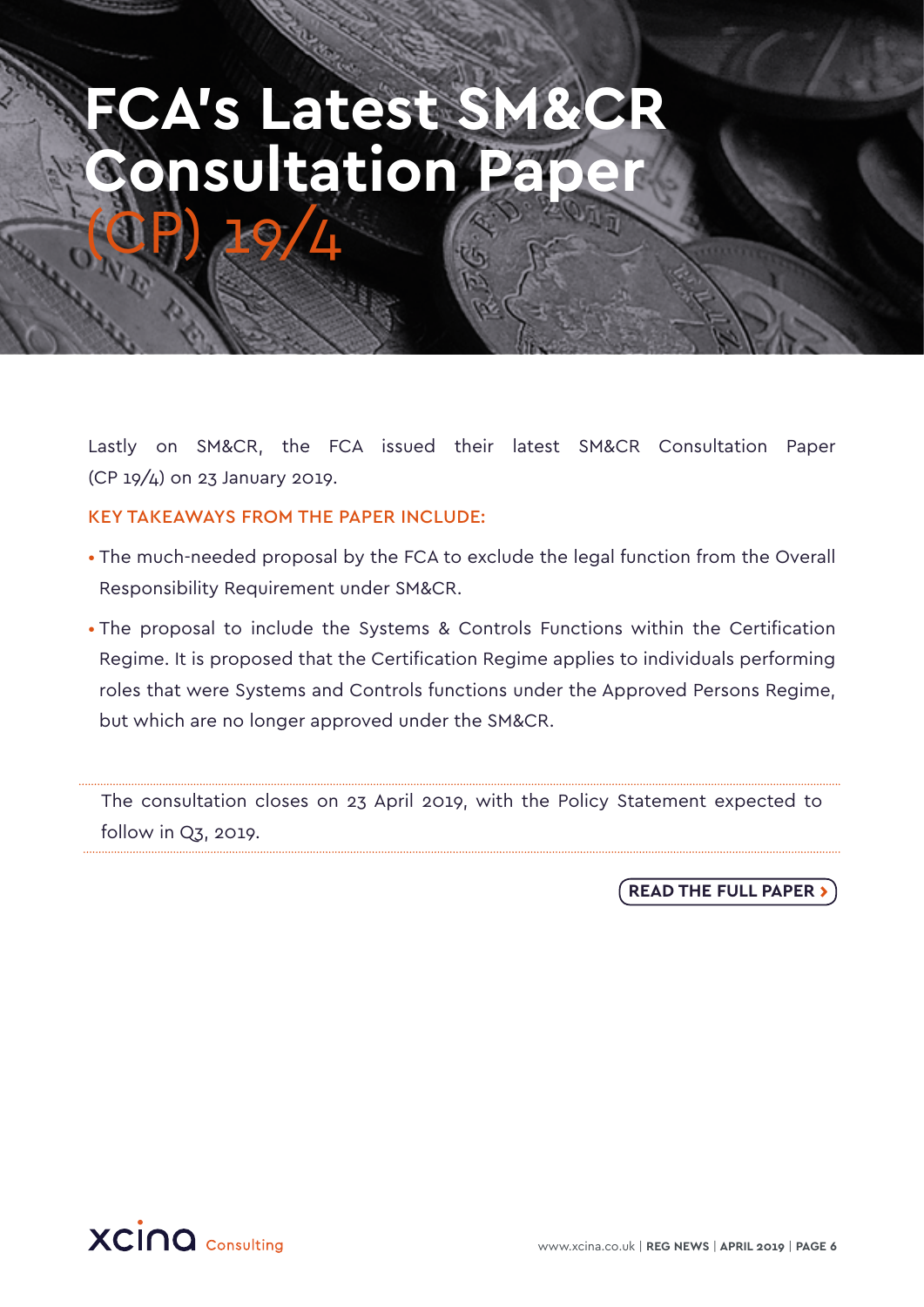# **Financial Crime Compliance**

Preparation for the transposition of the 5th Anti Money Laundering Directive (AMLD) is well underway, with the 10 January 2020 milestone only nine months away.

Not so much a revolution as an evolution of AML regulations, the 5th AMLD seeks to address the potential money laundering and terrorist financing risks posed by virtual currencies, extending the scope of the European Union's Regulatory Authority to virtual currency transactions.

The global focus on financial crime prevention continues. While the 5th AMLD is moving ahead, the EU Parliament published in late 2018 their proposals for the 6th AMLD to strengthen the fight against money laundering. The provisions of this directive get much more personal.

Tougher Sanctions, fines, increased offences and the extension of criminal liability to legal persons, the 6th AMLD is much more focussed on dissuasive sanctions.

#### **In summary, the 6th AMLD brings forward:**

- 22 specific predicate offences for Money Laundering, including for the first time environmental offences, cybercrime, and direct and indirect tax offences
- A broader scope of money laundering offences to include aiding, abetting and attempting to commit an offence of money laundering
- An extension of criminal liability to legal persons, including those with authority to exercise control who commit offences for the benefit of the organisation, including where the offence was made possible by the lack of supervision of control of the individual
- Tougher penalties, increasing the minimum prison sentence for money laundering offences for individuals from one year to four years, together with temporary or permanent disqualification from business practices, judicial winding up order and closure of business premises

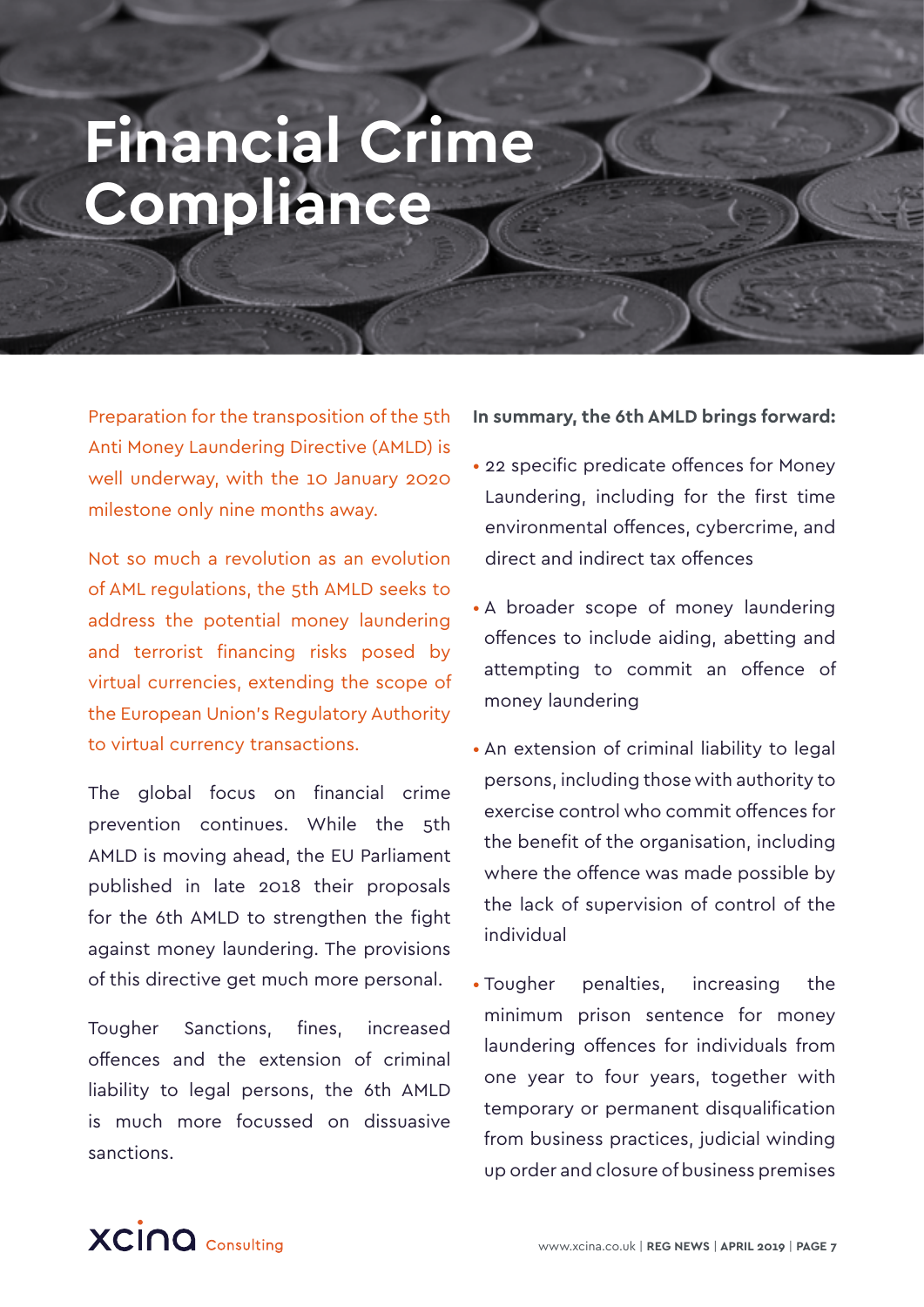## **Financial Crime Compliance**

• Collaboration between member states, including more efficient and swifter cross-border cooperation between competent authorities, agreement to prosecute in one single member state where the investigation covers multiple jurisdictions, as well as requirements for effective investigative tools (including adequate resources, targeted training and up-to-date technological capacity)

The timeline for transposition into national law is 3 December 2020, with a compliance date set for 3 June 2021.

It is likely, whether with Brexit or "Bremain", that the UK will seek to adopt the 6th AMLD for continued alignment with Europe.

The severity with which the Regulators are taking FCC is evident in the widelyanticipated fine to be imposed for FCC control failures by a Nordic Bank, which is likely to be in the region of \$8billlion. This is significantly higher than we have seen imposed to date and would dwarf the most recent multi-million-pound fines levied on UK and EU banks by the US regulators.

With accountability for specific areas of the business being better defined under SM&CR, we anticipate much tougher

sanctions, including criminal actions against senior managers with compliance and anti-money laundering responsibilities under SM16 and SM17.

These senior managers should be asking themselves whether they have the appropriate governance and oversight arrangements, management information and reporting, resources, training and technological support to continue the fight against money laundering offences.

#### **CLICK HERE TO READ MORE ›**